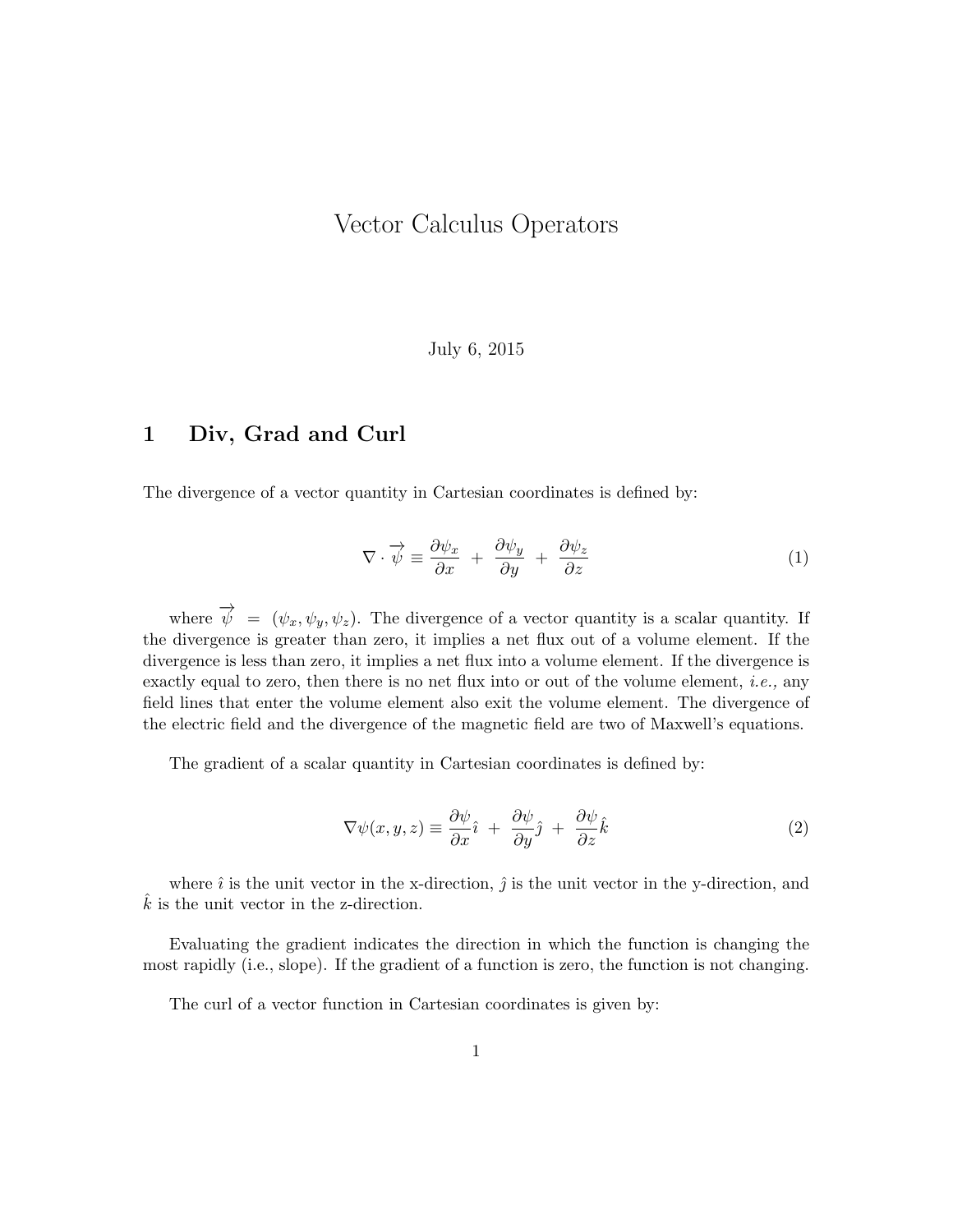$$
\nabla \times \overrightarrow{\psi} \equiv \left(\frac{\partial \psi_z}{\partial y} - \frac{\partial \psi_y}{\partial z}\right)\hat{\imath} + \left(\frac{\partial \psi_x}{\partial z} - \frac{\partial \psi_z}{\partial x}\right)\hat{\jmath} + \left(\frac{\partial \psi_y}{\partial x} - \frac{\partial \psi_x}{\partial y}\right)\hat{k} \tag{3}
$$

where the resulting function is another vector function that indicates the circulation of the original function, with unit vectors pointing orthogonal to the plane of the circulation components. The curl of the electric field and the curl of the magnetic field are two of Maxwell's equations.

The Laplacian of a scalar function in Cartesian coordinates is given by:

$$
\nabla^2 \psi \equiv \frac{\partial^2 \psi}{\partial x^2} + \frac{\partial^2 \psi}{\partial y^2} + \frac{\partial^2 \psi}{\partial z^2}
$$
 (4)

The Laplacian operator is important in many physics equations, including the wave equation.

### 2 Vector Operator Identities

The vector triple product is defined by:

$$
\vec{A} \times (\vec{B} \times \vec{C}) \equiv \vec{B}(\vec{A} \cdot \vec{C}) - \vec{C}(\vec{A} \cdot \vec{B})
$$
(5)

If we substitute the  $\nabla$  operator in for the first two vectors in this identity, we can apply the vector triple product to the electric field as follows:

$$
\nabla \times (\nabla \times \vec{E}) = \nabla (\nabla \cdot \vec{E}) - (\nabla \cdot \nabla) \vec{E}
$$
 (6)

The scalar triple product can be written as  $[\vec{A}, \vec{B}, \vec{C}]$  and can take three equivalent forms:

$$
\vec{A} \cdot (\vec{B} \times \vec{C}) = \vec{B} \cdot (\vec{C} \times \vec{A}) = \vec{C} \cdot (\vec{A} \times \vec{B}) \tag{7}
$$

One easy way to evaluate the scalar triple product is by taking the determinant of the  $3 \times 3$  matrix  $[\overrightarrow{A}, \overrightarrow{B}, \overrightarrow{C}]$ :